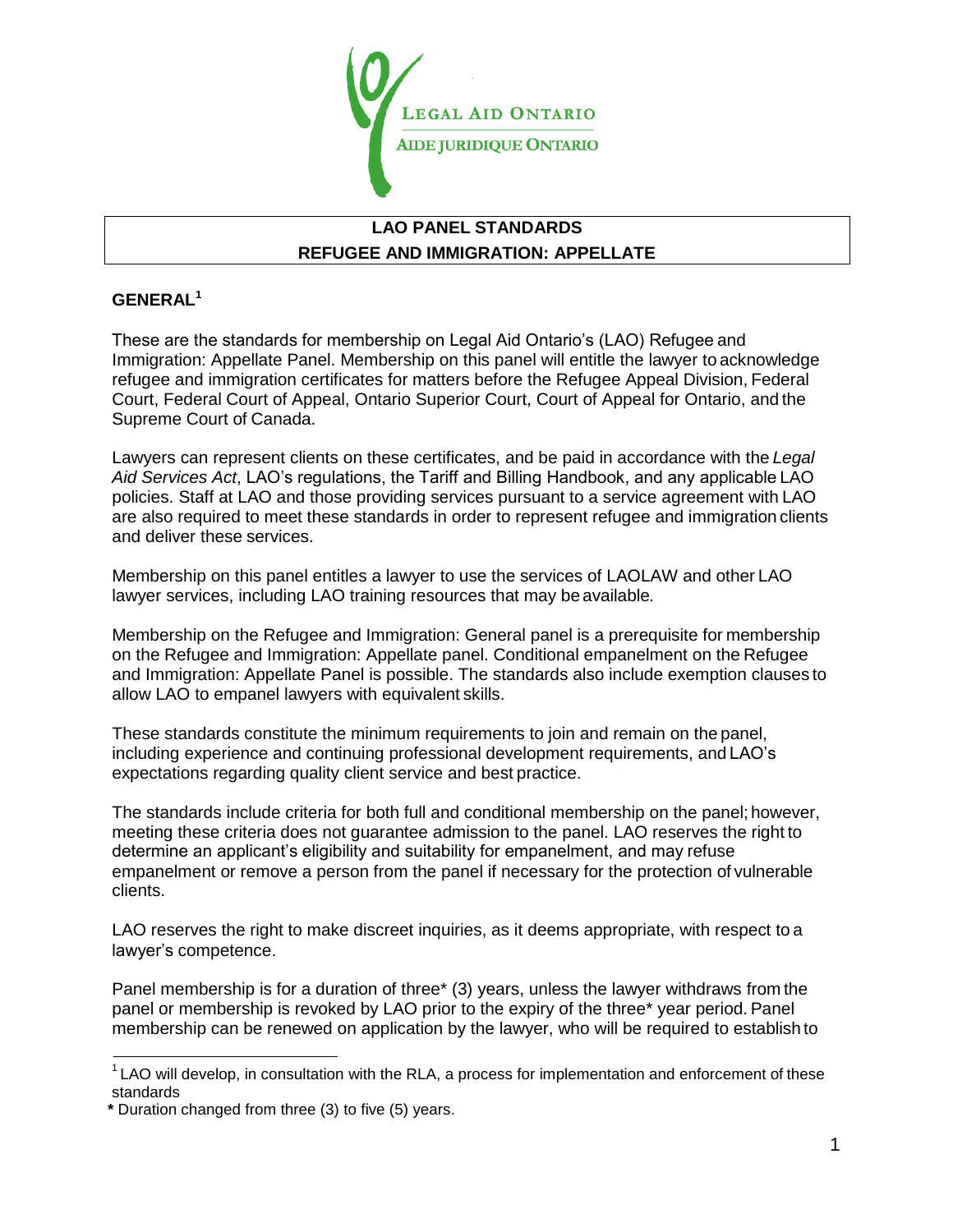the satisfaction of LAO that s/he continues to meet these standards, or any such standards as are in force at the time of renewal.

## **COMPLIANCE AND ANNUAL REPORTING - PANEL MANAGEMENT**

All lawyers on the Refugee and Immigration: Appellate Panel must certify their ongoing compliance with these standards (including LAO"s Quality Service Expectations, Best Practices Guide, and any applicable conditions) on an annual basis**.** All lawyers on this panel must also comply with the Refugee and Immigration: General panel standards, the *Legal Aid Services Act*, its regulations and schedules, the Tariff and Billing Handbook, and LAO"s general policies, and administrative procedures. Failure to comply with LAO"s panel standards, Quality Service Expectations, Best Practices Guide, or in the case of conditionally empanelled lawyers, any applicable conditions may result in the lawyer being suspended or removed from the panel.

LAO may require verification of compliance with the standards at any time. All lawyers on this panel are required to co-operate fully with reasonable LAO verification requests and compliance investigations.

## **PANEL MEMBERSHIP CRITERIA**

## **1. Law Society Member In Good Standing**

Lawyers on the Refugee and Immigration: Appellate panel must be licensees in good standing with the Law Society of Upper Canada.

## **2. Demonstrated competence in appellate level refugee/immigration la[w](#page-1-0)<sup>2</sup>**

To be eligible for full membership on the Refugee and Immigration: Appellate Panel, a lawyer must demonstrate competence in refugee/immigration law. There are several ways to demonstrate competence.

## **a. Recent experience**

While not determinative, having significant recent experience in refugee/immigration law at the appellate level may be an indicator of competence. A lawyer will be deemed to have significant recent experience if, **in the past two years**, s/he has dedicated a minimum of 50% of his/her practice to refugee/immigration law, and during that time has completed 10 or more of any combination of the following:

- Refugee Appeal Division appeals
- Perfected Federal Court Applications for Leave and for Judicial Review of RPD, RAD, PRRA or Danger Opinion decisions
- Federal Court motions to stay removal
- Federal Court judicial review hearings in respect of RPD, RAD, PRRA or Danger Opinion decisions

<span id="page-1-0"></span> $2$  Note: LSUC certification as a specialist in refugee law satisfies the requirement for minimum related experience.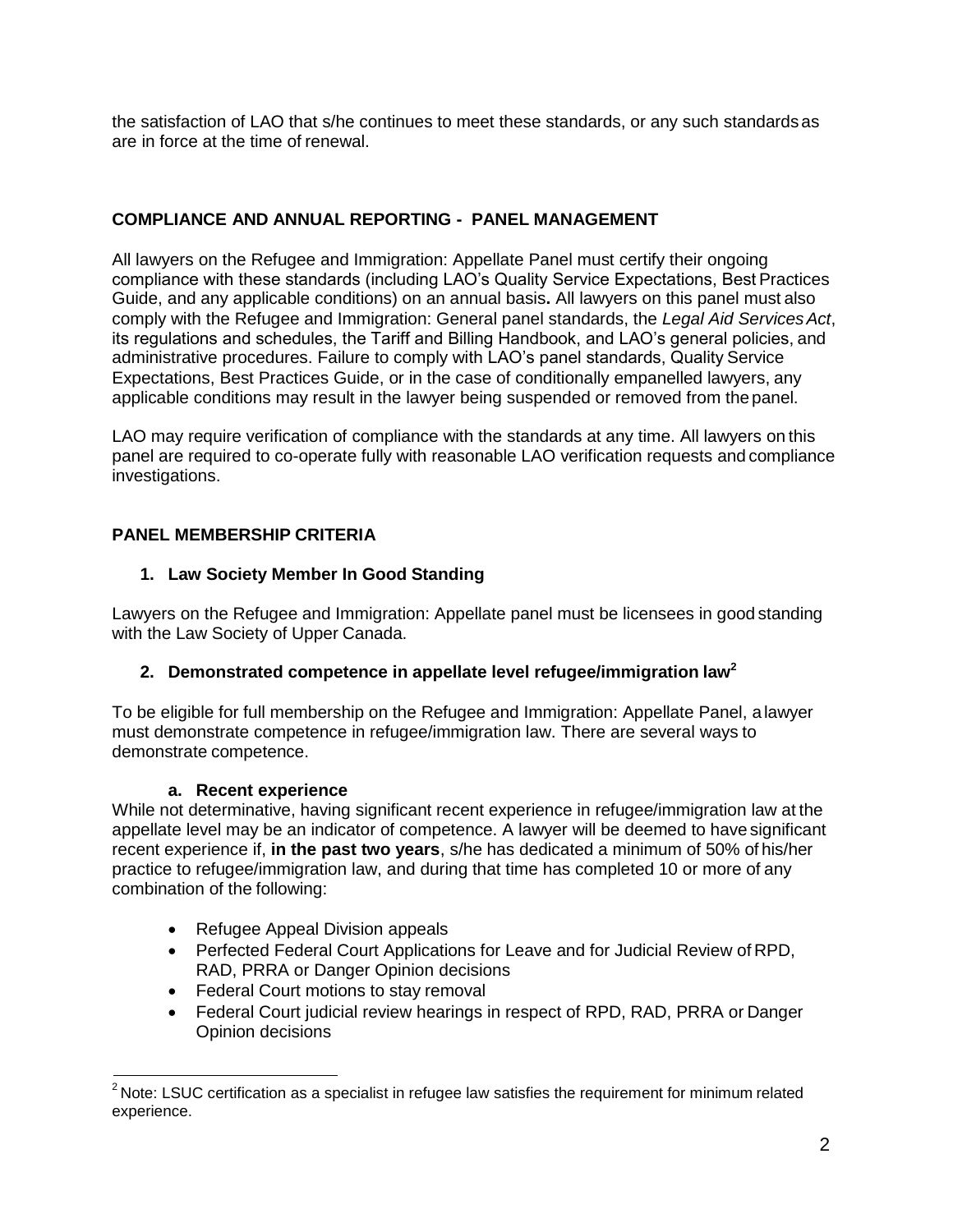Appeals before the Federal Court of Appeal in respect of refugee/immigration law matters

## **b. Historical experience**

Likewise relevant but not determinative of appellate competence is significant historical experience in refugee/immigration law at the appellate level. A lawyer will be deemed to have significant historical experience in refugee/immigration law at the appellate level if, during at least five of the past seven years, s/he has dedicated a minimum of 50% of his/her practice to refugee/immigration law, and during that time has completed 25 or more of any combination of the following:

- Refugee Appeal Division appeals
- Perfected Federal Court Applications for Leave and for Judicial Review of RPD, RAD, PRRA or Danger Opinion decisions
- Federal Court motions to stay removal
- Federal Court judicial review hearings in respect of RPD, RAD, PRRA or Danger Opinion decisions
- Appeals before the Federal Court of Appeal in respect of refugee/immigration law matters

## **c. Alternatives to experience**

Length of experience or numbers of cases do not necessarily indicate competence or expertise. For example, some highly competent lawyers from smaller centres or practicing in poverty law clinics may be unable to meet the numerical experience thresholds. Such persons may nevertheless be able to demonstrate their competence in appellate level refugee/immigration law through other means. Lawyers in this situation should advise LAO as to the length of time during which they have practiced refugee/immigration law and the number and types of refugee/immigration matters they have undertaken during this period; and should:

- Provide details regarding any supervision or mentoring they have received while undertaking these matters;
- Explain the circumstances leading to lower numbers (e.g., having recently been called to the bar; having recently transferred from another area of law; practicing in a smaller centre with fewer claimants; having experienced a significant recent reduction in claims from a client community that was a focus of the person"s refugee practice; having been engaged in lengthy or particularly complex test cases);
- Explain any expertise they have in the area, whether acquired as a decision-maker, in academia, or otherwise;
- Explain any other relevant circumstances.

# **Supporting documents**

All applicants, regardless of experience, will be required to provide to LAO copies of two recently completed and filed RAD, JR or stay motion records, including the indices, affidavits, and memoranda of argument, along with copies of the decisions and reasons in those cases.

All applicants are requested to provide the names and telephone numbers of two experienced refugee lawyers (preferably LAO panel members) who are familiar with the applicant's work and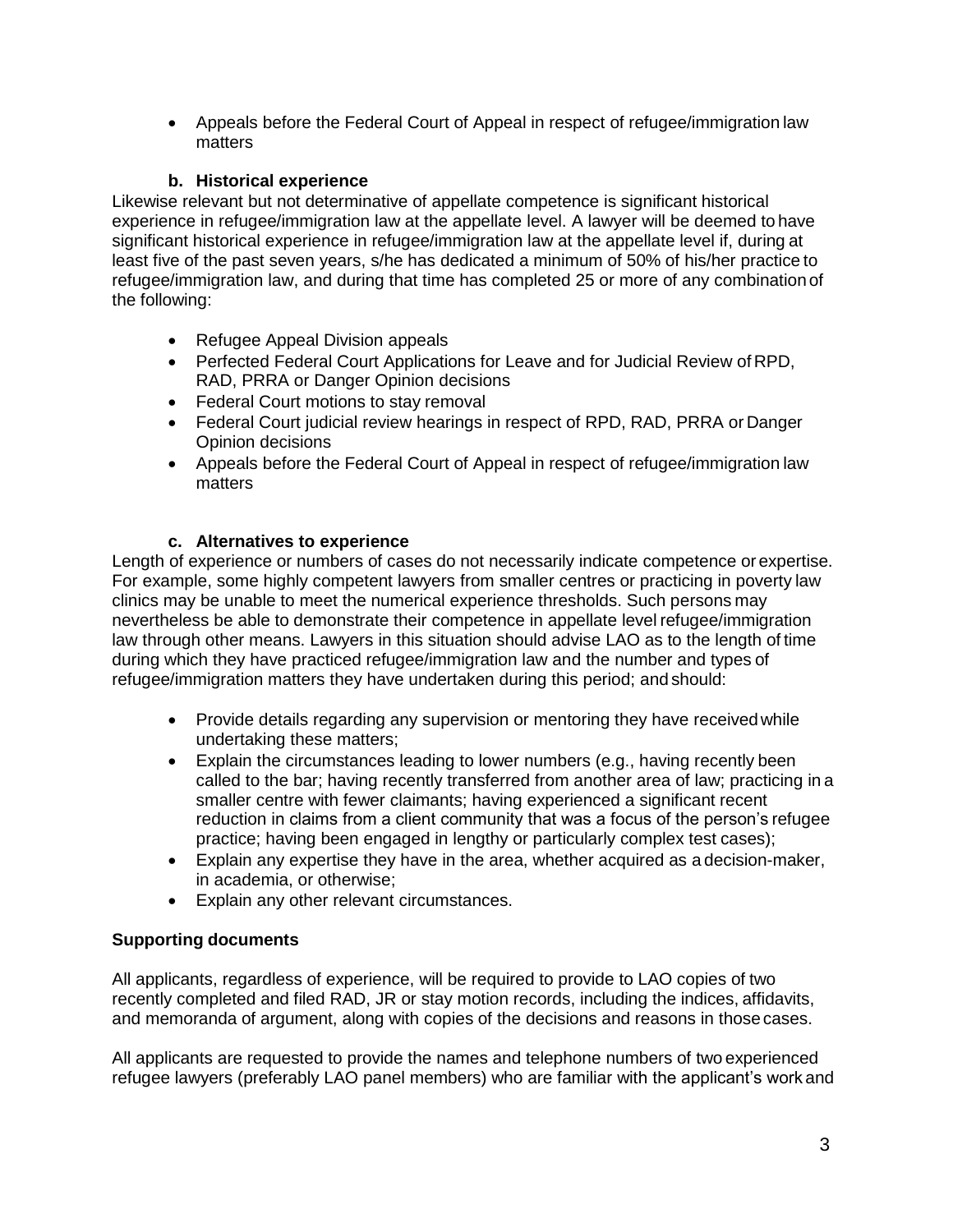are willing to act as references. This requirement can be waived if the applicant is reasonably unable to provide such references.

Applicants seeking admission to the panel under section (c) above ("alternatives to experience") must also provide LAO with their CV and any relevant and applicable documentation to support their request, such as names and contact information of mentors, proof of other relevant experience such as in academia or as a refugee decision maker, citations for, or copies of, published articles or papers on refugee law issues, etc.

## **LAO's Discretion**

LAO retains the discretion to decline to empanel or a lawyer, even if the lawyer meets or exceeds the recent and/or historical experience threshold, if the lawyer fails to demonstrate to LAO's reasonable satisfaction that s/he is competent in refugee/immigration law or if, in LAO's opinion, it is in the public interest to refuse empanelment.

#### **Remaining on the panel**

To remain a full member of the Refugee and Immigration: Appellate panel, a lawyer must be able to demonstrate competence on an ongoing basis. LAO shall have the discretion to remove a panel member if s/he has not acted on a minimum of 5 refugee/immigration matters within the previous year.

#### **CONDITIONAL EMPANELMENT**

LAO may consider a lawyer for conditional empanelment to the Refugee and Immigration: Appellate panel if the lawyer was called to the Bar of Ontario:

- Within the previous two years, or
- More than two years prior but wishes to change his or her practice concentration to Refugee and Immigration matters.

LAO shall require a conditionally empanelled lawyer to fulfill certain conditions. The conditions are designed to ensure the lawyer acquires adequate refugee law appellate experience before being appointed to the full panel. LAO expects conditionally empanelled lawyers to commit to fulfilling any applicable conditions within a stipulated time period.

Conditions may include:

- Working under the supervision of a mentor approved by LAO, and pursuant to a mentorship arrangement approved by LAO
- Engaging in Second Chair opportunities through LAO"s Second Chair program
- Observing three or more refugee-related proceedings at the Federal Court
- Completing approved refugee law or LAO-related training programs
- Successfully completing an examination or test mandated by LAO
- Completing approved appellate advocacy training programs
- Attending meetings with LAO staff as required by LAO
- Any other reasonable conditions deemed appropriate by LAO.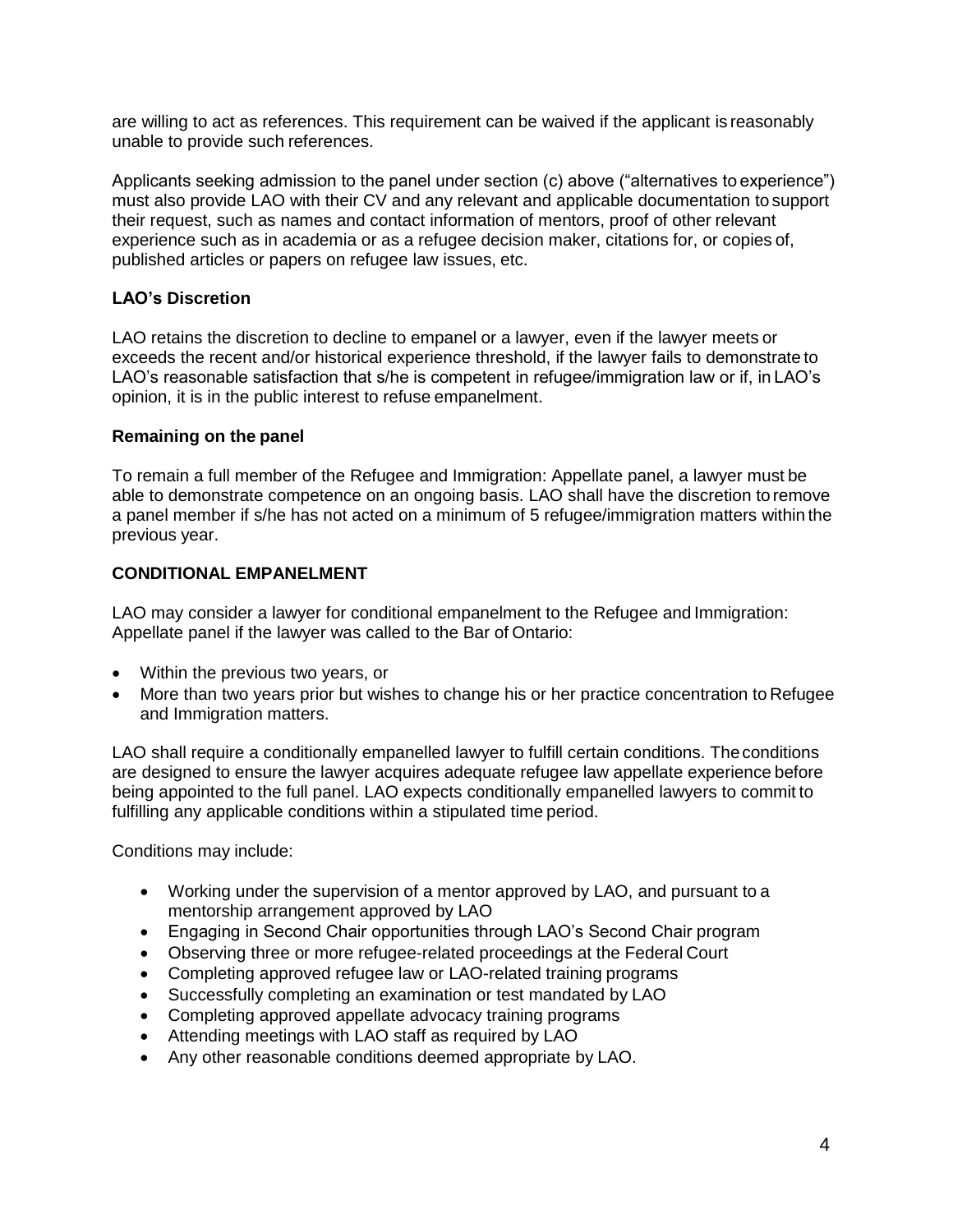LAO will consult with the lawyer to develop conditions that are appropriate to the applicant"s circumstances, including an applicant"s prior experience in refugee law.

Upon fulfillment of the conditions, LAO will normally appoint the lawyer to the full panel. However, LAO shall retain the discretion to determine if and when a panel member is eligible to have their conditions of empanelment removed or extended, or if it is appropriate to deny the lawyer entry to the panel.

## **MANDATORY PROFESSIONAL DEVELOPMENT**

Members of the Refugee and Immigration: Appellate panel are required to complete a minimum of **three** hours of continuing professional development (CPD) each calendar year in refugee law-related Eligible Educational Activities.<sup>[3](#page-4-0)</sup>

LAO may deem that a lawyer has met this requirement if the lawyer has professional development experience that exceeds or is equivalent to this standard. This experience could include:

- Teaching or publishing materials on refugee law;
- Acting as a mentor in a refugee law mentoring program established or approved by LAO;
- Having recognized and substantial recent experience in refugee law; or,
- Any other professional development experience that LAO determines appropriate.

#### **QUALITY SERVICE EXPECTATIONS**

Panel members are required to comply with the following "Refugee and Immigration: Quality Service Expectations:"

Legal Aid Ontario (LAO) expects lawyers to act professionally, competently, and effectively, when representing legally aided clients.

The Law Society of Upper Canada"s Rules of Professional Conduct (RPC) as they relate to lawyers reflect LAO's expectations regarding lawyers' duties to both the courts and to clients.

In particular:

#### **Rule 2 "Relationship to Clients"**

- Competence
- Quality of Service
- Confidentiality
- Avoidance of Conflicts of Interest,
- Withdrawal from Representation; and

#### **Rule 4 "Relationship to the Administration of Justice"**

The duty to act competently requires ongoing education and reflection upon one"s work.

<span id="page-4-0"></span><sup>&</sup>lt;sup>3</sup> Eligible Educational Activities are the CPD-related activities designated by the Law Society of Upper Canada or LAO recognized equivalent programs.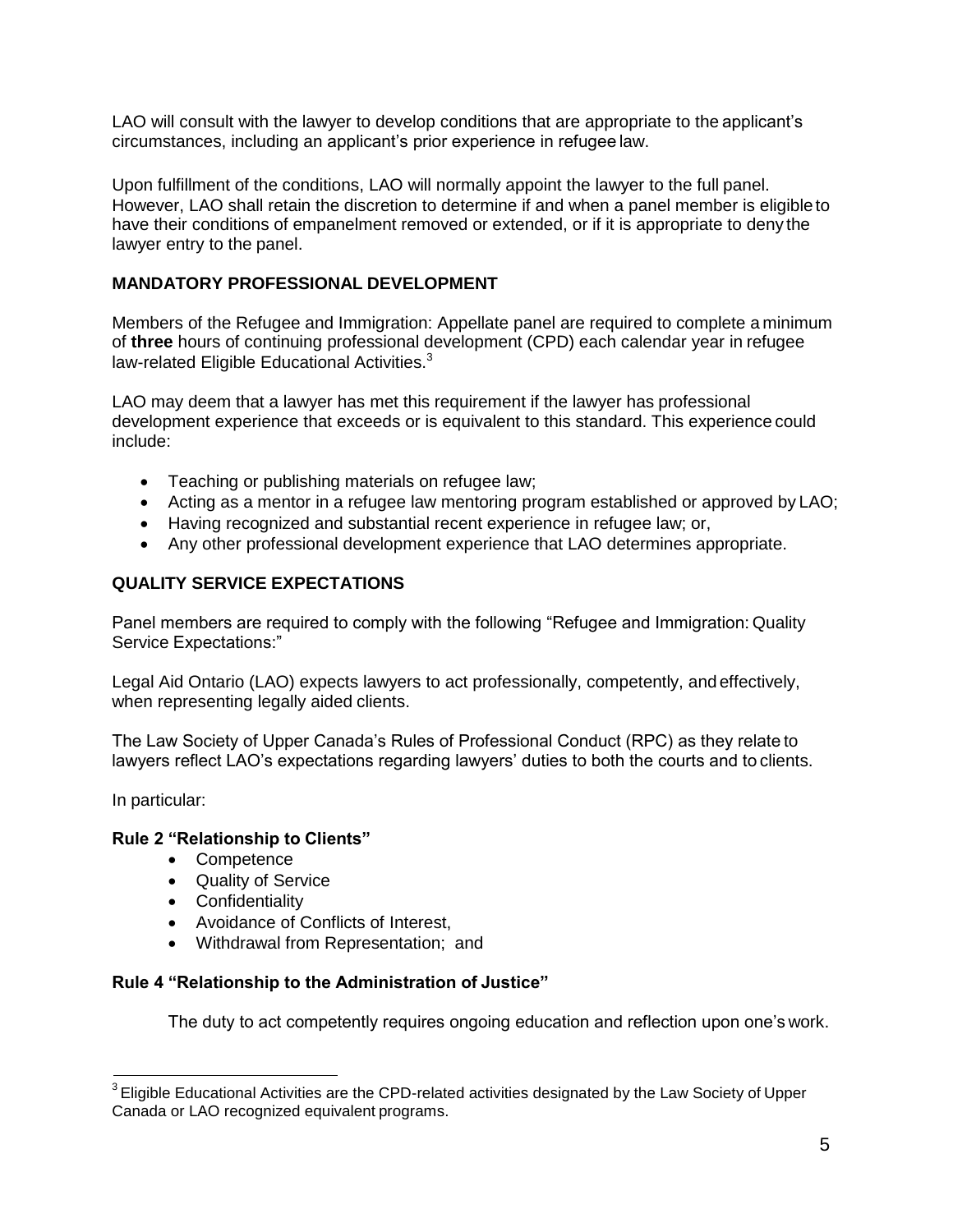1. LAO expects every member of the Refugee and Immigration: Appellate Panel to have knowledge of and, acting in the client"s best interests, competently apply:

- The Immigration and Refugee Protection Act (IRPA), and other relevant legislation/law
- The Convention relating to the Status of Refugees and the Convention Against Torture and other Cruel, Inhuman or Degrading Treatment or Punishment
- The Rules of Professional Conduct (Law Society of Upper Canada)
- The IRB Rules of Practice and Chairperson's Guidelines
- The Federal Courts Act
- The Federal Court Rules
- The Federal Court Immigration and Refugee Protection Rules
- Significant jurisprudence
- UNHCR Handbook on Procedures and Criteria for Determining Refugee Status
- Canada Evidence Act
- Interpretation Act

And to provide quality representation considering:

- A reasonable client of modest means
- Specific issues relating to vulnerable clients including survivors of torture
- Privilege
- Confidentiality
- Respect for the clients instructions
- **Effective communication with clients using plain language**
- Cultural and linguistic barriers
- Essential advocacy and tribunal skills including but not limited to: review of the refugee claim, research, advising the client, careful preparation of the documentation, strategizing, evidence gathering and disclosure, preparation for the hearing, preparation of the client, effective advocacy within the bounds of professional obligations.

2. LAO expects member of the Refugee and Immigration: Appellate Panel to represent his/her clients effectively and ethically considering the following:

- Knowing each of the elements of the claims
- Good familiarity with all of the evidence
- Knowledge of hearing procedures
- Effective interviewing skills
- Careful and timely review of disclosure
- Research on current country conditions
- Knowledge of current jurisprudence relating to the country and issues raised by the claim
- 3. Know your limits
- Accept only those cases for which you have the knowledge and experience to offer quality representation [Rule 2.01 RPC]
- Refer matters you are not competent to handle, or engage a mentor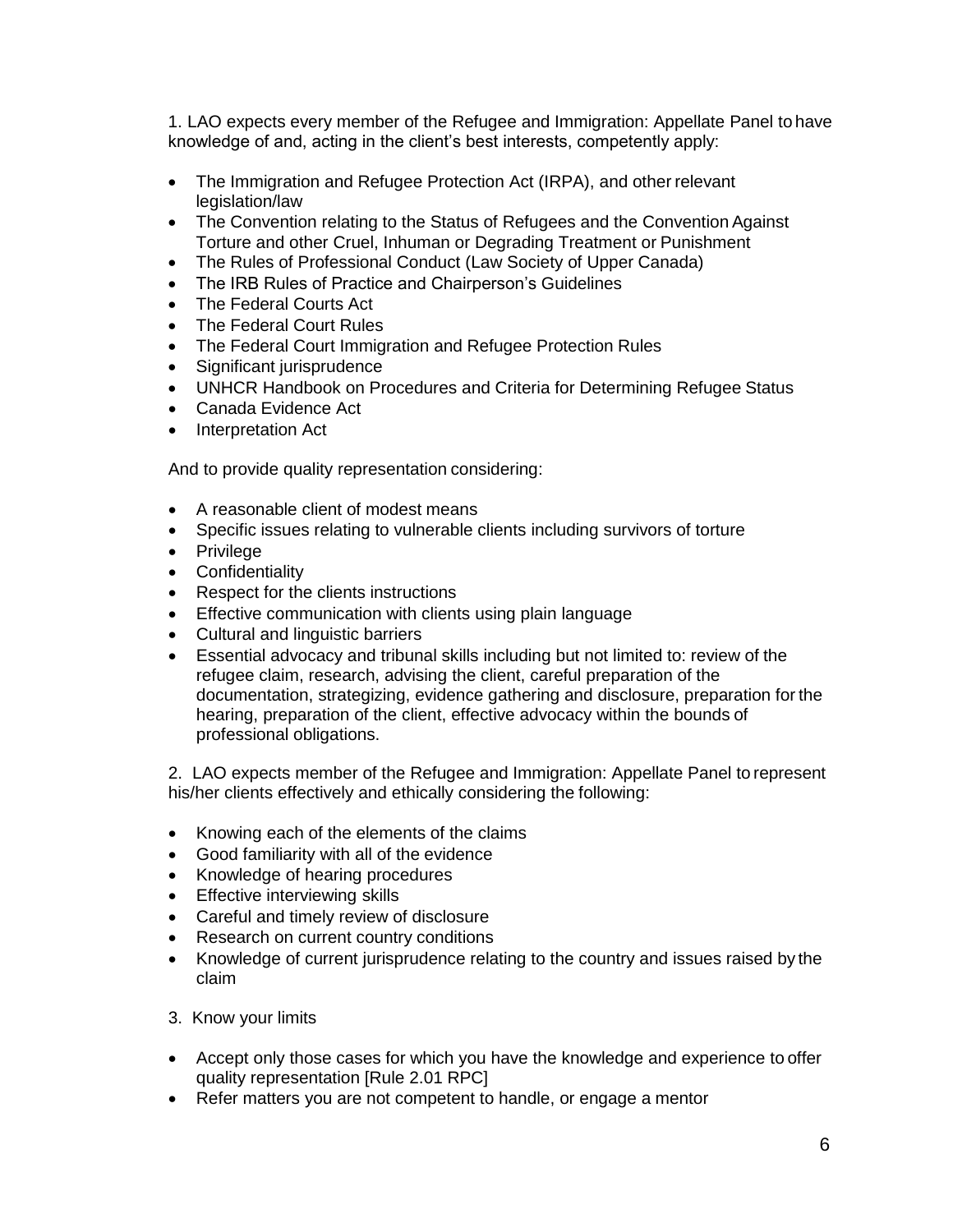4. Adhere to LAO"s "Best Practices Guide" to ensure that clients are provided with high quality legal services.

# **BEST PRACTICES GUIDE - REFUGEE AND IMMIGRATION LAW (APPELLATE)**

Panel members are required to comply with the following "Refugee and Immigration: Appellate Panel Standards Best Practices Guide:"

#### **General principles**

In providing quality service to clients, the panel member shall endeavour to communicate with the client in plain language to their understanding and:

- Advance the client's case
- Provide the client with the information necessary to make informed decisions respecting his or her representation
- Respond promptly to reasonable inquiries from the client
- Make reasonable efforts to accommodate clients with special needs, including those who require interpreters and those with literacy or mental health issues
- Act professionally with civility and decorum
- Avoid unreasonable delays consistent with effective representation in the client"s best interests, and a lawyer"s duty as an officer of the court
- Act reasonably and refrain from pursuing issues that have no real prospect of success and that fail to advance the client's interests.

In addition, the panel member shall have knowledge of and familiarity with relevant provisions of:

- *Canadian Charter of Rights and Freedoms*
- *Convention relating to the Status of Refugees*
- *Convention Against Torture*
- *Immigration and Refugee Protection Act*
- *Immigration and Refugee Protection Regulations*
- *Rules of the Refugee Protection Division*
- *Rules of the Refugee Appeal Division*
- *IRB Chairpersons Guidelines*
- Relevant provisions of the *Federal Courts Act*
- Relevant provisions of the *Federal Court Rules*
- *Federal Court Immigration and Refugee Protection Rules*
- Leading jurisprudence in refugee law and relevant areas of immigration law

#### **Best Practices**

• The lawyer (or person acting under her or his direct supervision) should in most cases meet with the client at the first opportunity to explain the legal process, obtain the record below and any available and permissible new evidence, and explore possible issues for argument.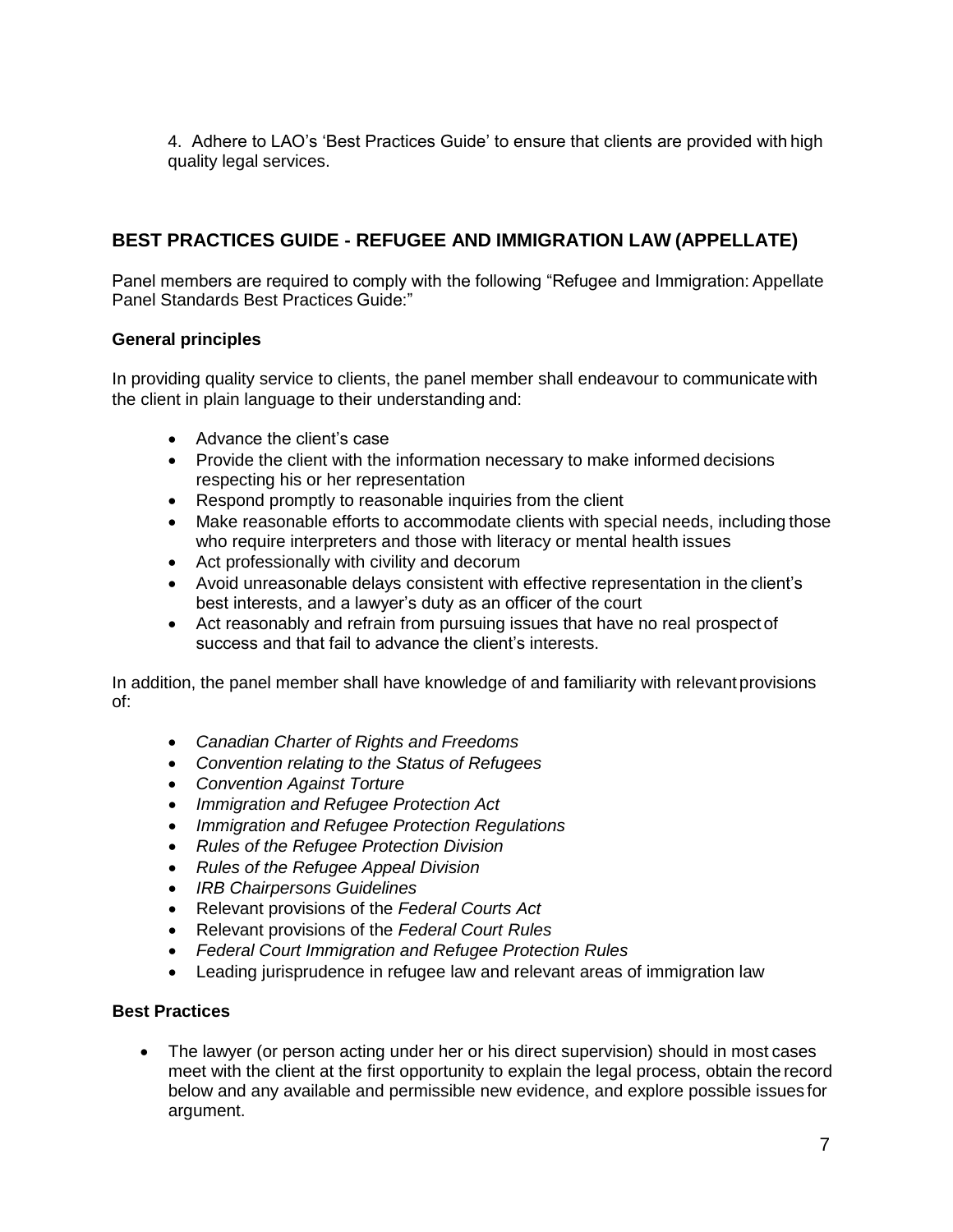- At this first meeting and all subsequent meetings, the lawyer and anyone acting under her or his supervision should be alert to potential linguistic, cultural or mental health issues that could affect the giving of instructions and/or the preparation or substance of the case. The lawyer should make reasonable accommodations or take reasonable steps, such as providing an interpreter, or providing appropriate referrals to medical or mental health practitioners and/or other relevant community resources. In some cases LAO may authorize translations, interpretation, medical or psychological reports.
- The lawyer should ensure that the client understands generally the procedures, role and powers of the relevant tribunal or court, and should be provided with a realistic assessment of likelihood of success and possible legal alternatives and/or recourses.
- The lawyer must at all times remain alert to potential and actual conflicts of interest that would result in an inability to represent the client.
- As soon as possible after the first meeting, when necessary and appropriate, the lawyer should seek relevant disclosure from previous counsel and from the first instance tribunal, and may also, in appropriate circumstances, seek disclosure under the Privacy Act of the client"s file from the IRB, CIC, CBSA, and/or CSIS.
- The lawyer must make every effort to meet statutory and/or court-imposed deadlines. If a deadline is missed through no fault of the client, the lawyer must make best efforts to protect the client"s rights and must accept responsibility before the tribunal or court when appropriate.
- Prior to finalizing a record, a lawyer should develop a sensible and coherent theory of the case, and should prepare clear and effective written submissions in support of the matter, addressing the relevant legal, factual and evidentiary issues raised by the application and relying on appropriate jurisprudence.
- Evidence and written submissions should be disclosed in a timely manner.
- In both written arguments and at any hearing, the lawyer is expected to represent the client"s interests fearlessly and competently, including by bringing relevant motions, raising objections where necessary or appropriate, and providing fulsome but appropriate submissions addressing all the "live issues" at stake.
- As a general matter, lawyers should take advantage of statutory opportunities to file submissions in reply.
- The lawyer or her staff should keep the client apprised of any significant developments in the case.
- The lawyer should advise the client of the outcome of the case, explaining it where necessary, and should advise the client of the availability of further procedures.

## **Referrals**

Panel members should have the ability to recognize when a referral is appropriate. If a lawyer lacks expertise in other areas of law in which her or his client might need legal advice (e.g. welfare benefits, debt, housing, criminal law or family law issues), the lawyer should refer the client to another lawyer, a Community Legal Clinic, Legal Aid Ontario or the Law Society Referral Service.

#### **Mentors**

Panel members are expected only to accept cases for which they have the required competence (see the Law Society of Upper Canada"s Rules of Professional Conduct Rule 2.09 (7)). Where, in the course of proceedings, a lawyer determines that the complexity of the matter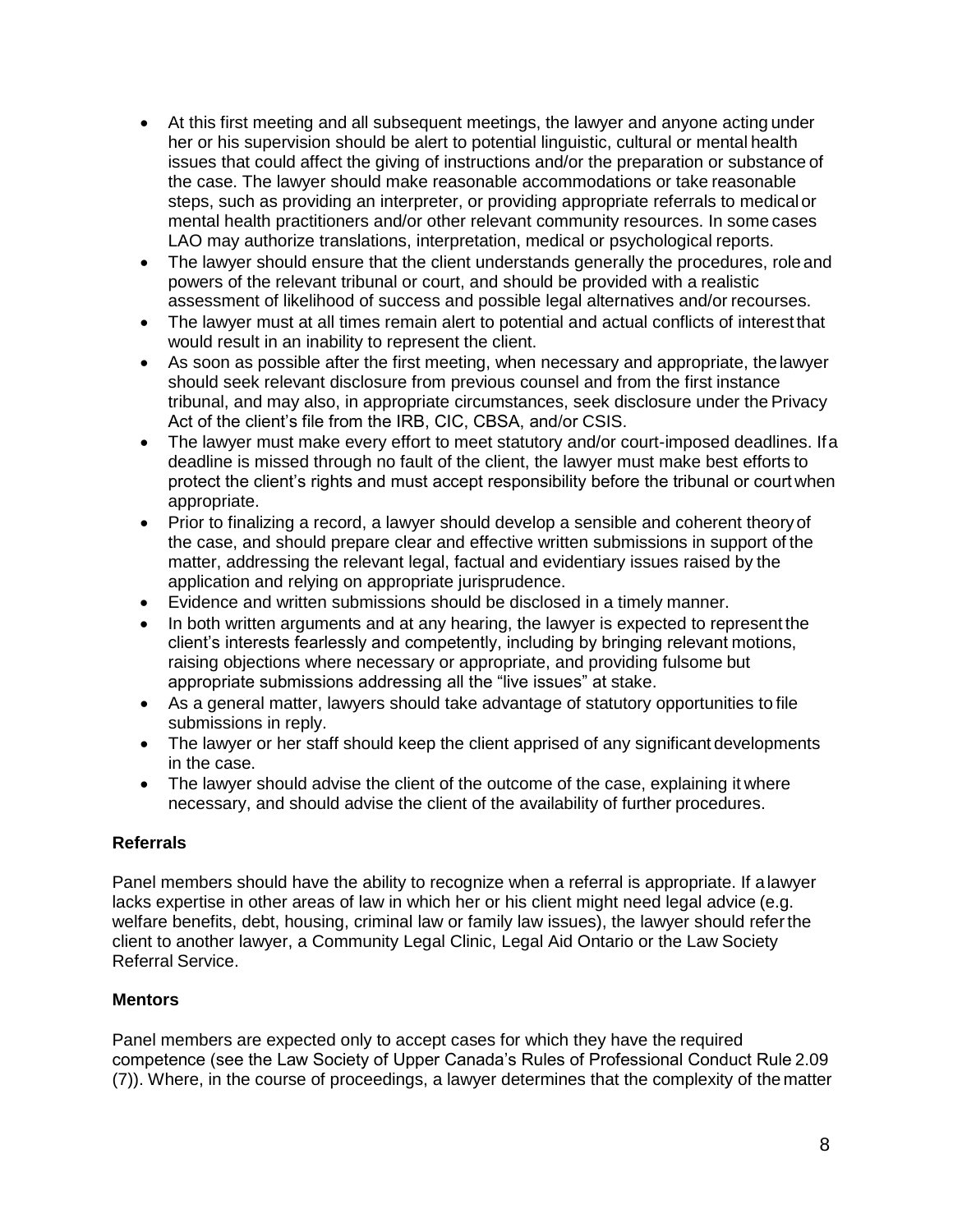exceeds her or his experience level s/he should seek a mentor or second chair; OR should consider a referral or retaining another panel member as an agent.

## **COMPLIANCE REVIEW**

LAO retains discretion to review compliance with these panel standards, and to suspend or remove a lawyer from the panel if, following an investigation, LAO reasonably concludes that the lawyer does not meet the standards. Alternatively or in addition, LAO may impose conditions on the lawyer for continuation on the panel, which may include working with a mentor, providing copies of files for review, permitting LAO representatives to attend hearings (with client consent), or other reasonable measures.

Circumstances that may trigger a compliance review include, but are not limited to:

- Complaints
- Change of Solicitor Requests
- LSUC investigations or proceedings
- Findings of misconduct, incompetence, inadequate representation, or other conduct unbecoming a member of the profession, by a court or tribunal
- Billing irregularities
- Criminal charges or convictions
- Requests from Area Committees or RAD Committees